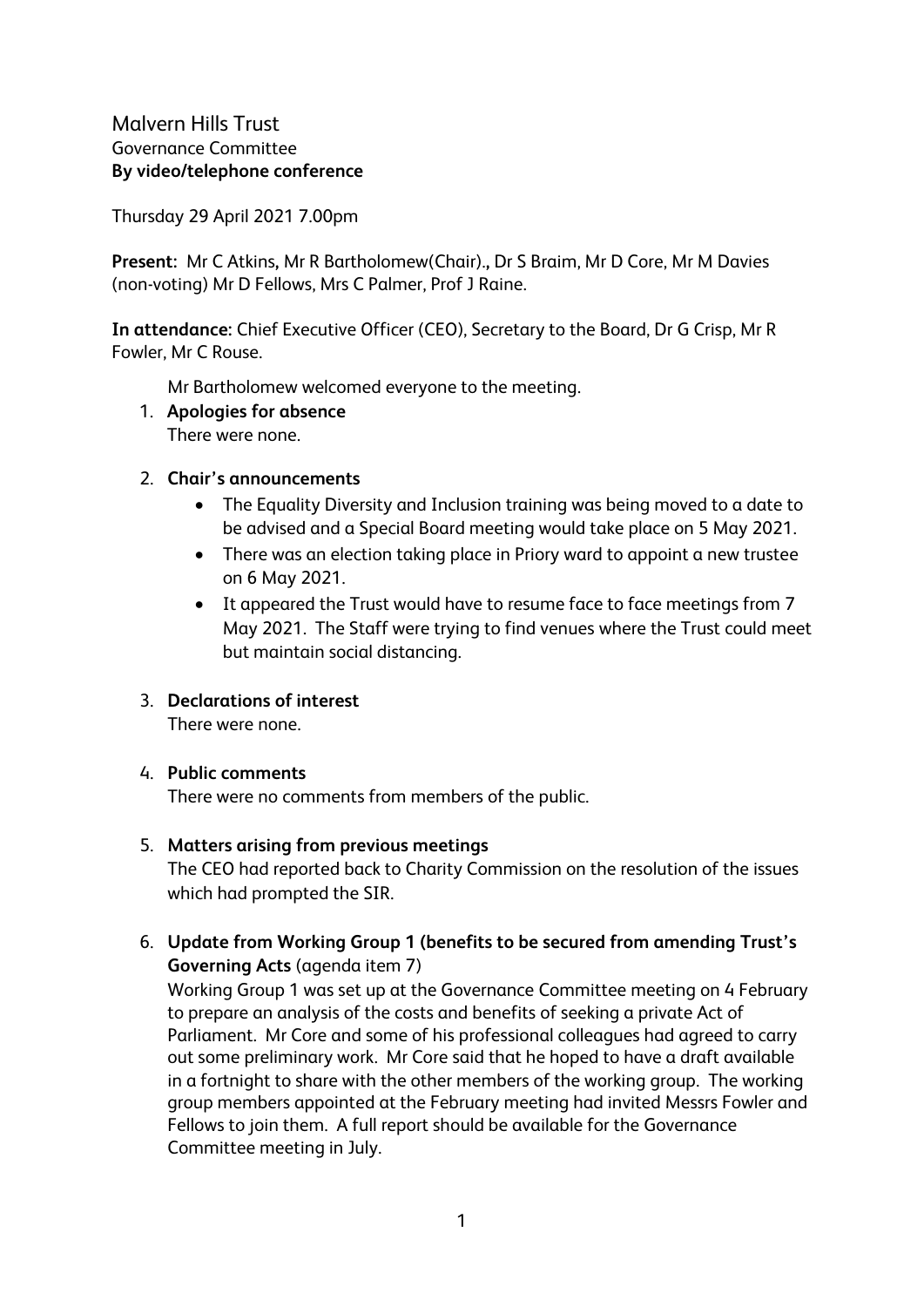- 7. **Progress on Governance Changes** (agenda item 8) See above.
- 8. **Appointment of Working Group 2 (To undertake any further work necessary on the details of the proposed Governance Changes)** (agenda item 6) It was agreed to set up this working group at the February meeting but no one was appointed to it. On the proposal of Mr Bartholomew, seconded by Dr Braim it was **RESOLVED** unanimously to appoint Mr Atkins, Dr Braim, Mrs Palmer and Prof Raine to that working group.
- 9. **Actions taken or required in response to Charity Commission letter of February 2021**

The Secretary to the Board had prepared a paper and asked the Committee whether they felt the issues had been covered satisfactorily. It was agreed that there were no outstanding actions.

#### 10. **Work programme**

Mr Atkins said that best practice would be for the Trust to be using the assessment tool that was available on the Charity Governance Code website. This would have 4 beneficial outcomes:

- Identify how far the Trust was complying with the Code,
- Confirm where the Trust's governing legislation needed changing in order to comply,
- Identify some of the issues which might need to be addressed in any mediation process and
- Identify any training needs.

Mr Atkins said he was happy to carry out some further work to take this forward with a view to preparing a questionnaire to go out to all trustees. One option would be to break the questions down into sections and have a workshop to discuss each section. The Secretary to the Board suggested it would be helpful to have a member of staff involved to give input on some of the background. The problem was timing as the staff were very busy at present.

It was agreed that Mr Atkins should make a start, progress the matter as far as resources would allow and report back to the next meeting. Mrs Palmer suggested trying the questionnaire out on members of the Governance Committee as a first step.

#### 11. **Proposed Trustee training**

Workshop on Pensions – this would take place later in the year. There would be an update at FAR.

Equality Diversity and Inclusion training (see Chair's announcements) Being a good trustee – this linked in to possible outcomes from using the Governance Code toolkit.

Prof Raine suggested it might be helpful to have a session explaining what the Governance Code and the compliance toolkit was about, to make sure everyone understood it in the same way.